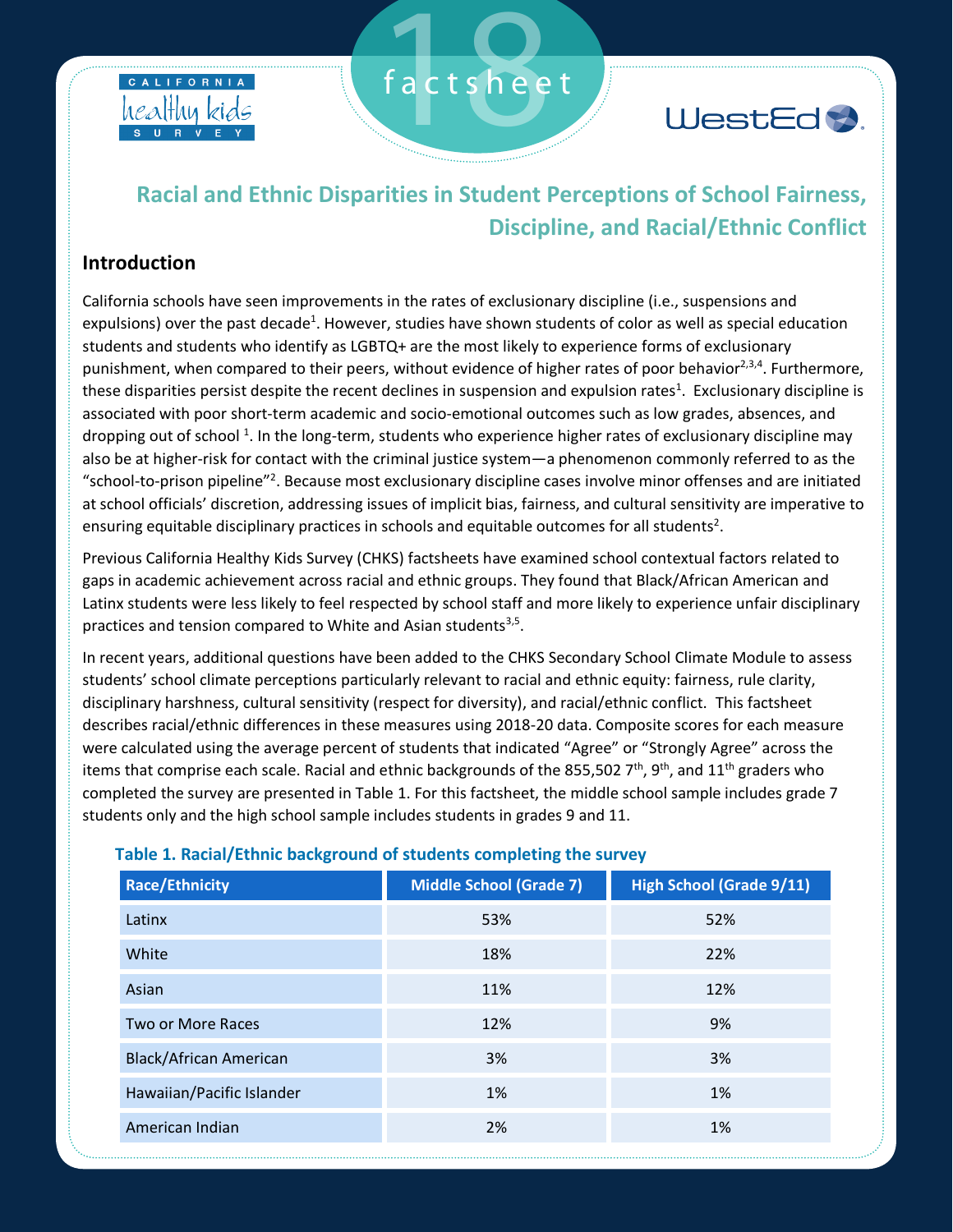# **Key Takeaways**

- Overall, racial/ethnic group differences in perceptions of Fairness, Rule Clarity, Disciplinary Harshness, Cultural Sensitivity, and Racial/Ethnic Conflict mirror the disparities that exist in the educational system and in the U.S. as a whole.
- By far, Black/African American students reported the highest levels of Disciplinary Harshness and Racial/Ethnic Conflict and the lowest levels of Fairness, Rule Clarity, and Cultural Sensitivity across the seven groups examined. In contrast, Asian and White students reported the lowest levels of Disciplinary Harshness and Racial/Ethnic Conflict and highest levels of Fairness, Rule Clarity, and Cultural Sensitivity. Depending on the outcome and school configuration, Mixed Race, Latinx, Hawaiian/Pacific Islander, and American Indian students reported levels between those of Black/African American students and Asian and White students.
- Racial/ethnic disparities in perceptions of school climate are substantial and indicate that there is much that schools can do to create equitable, safe, and more inclusive environments to improve the school experiences of students of color.

## **Fairness**



Fairness represents the degree to which students believe that they are treated respectfully and that school rules are enforced fairly (Table A1). A minority of secondary students report high levels of agreement on school fairness, with most groups averaging between 32% and 48% agreement (Exhibit 1). Only middle school American Indian and Asian students report levels above 50%. Students in high school reported lower levels of agreement than students in middle school.

Black/African American students reported the lowest levels of fairness. On average, only 39% of Black/ African American middle schoolers and 32% of high schoolers agreed or strongly agreed on the items in the scale. In contrast, Asian students reported the highest levels of agreement on fairness (54% and 46%). Mixed Race, Latinx, Hawaiian/Pacific Islander, and White students reported levels of fairness between the levels reported by Asian and Black/African American students, with Whites reporting the highest levels of agreement (48% and 41%) among those groups.

### **Exhibit 1. Fairness by student race/ethnicity and grade level**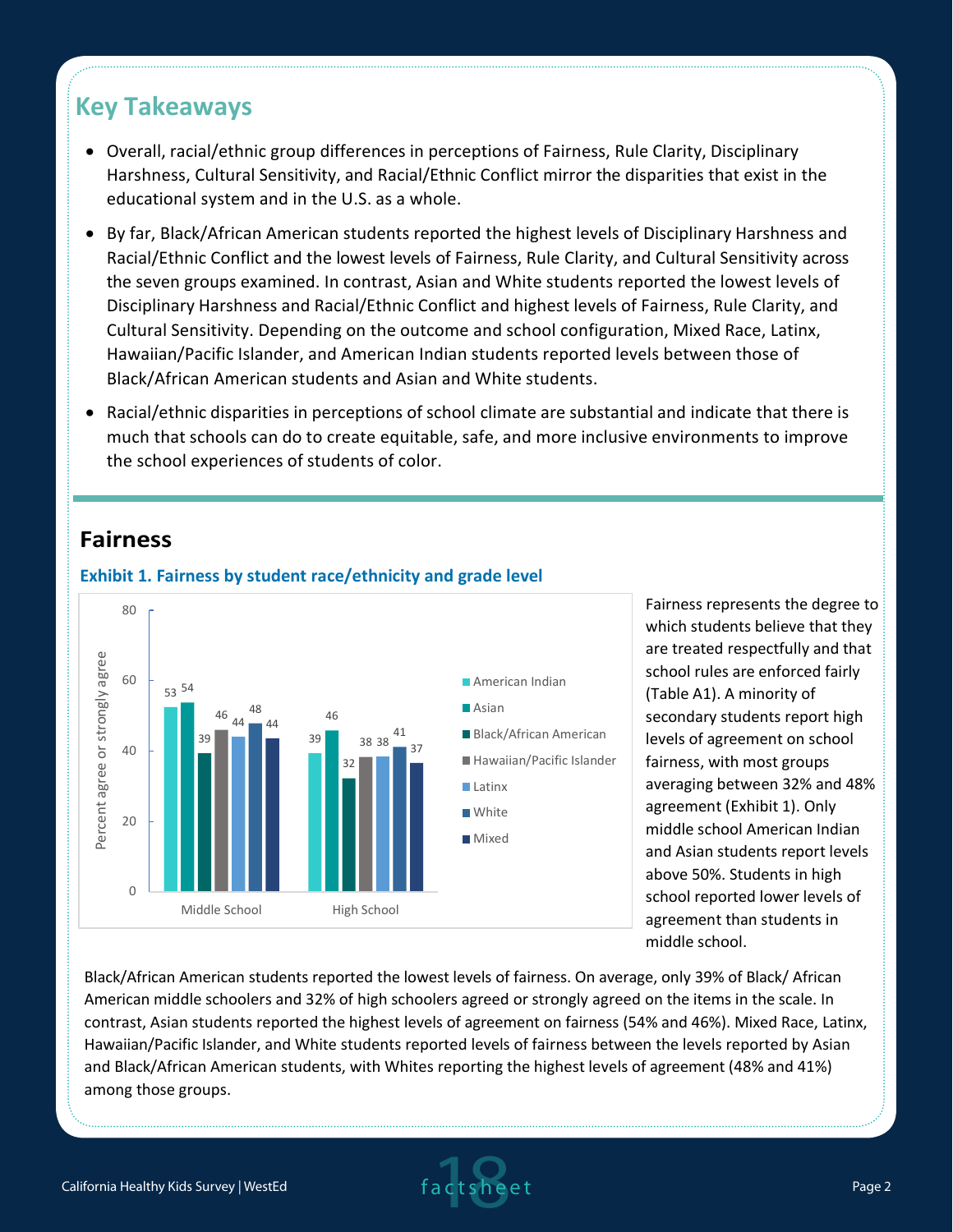## **Rule Clarity**

Similar to what was observed with the fairness measure, high school students reported lower scores on rule clarity (Exhibit 2). Scores ranged from 61%–73% for middle schoolers and 50%–61% for high schoolers. All racial/ethnic groups reported scores above 50, indicating that at least half the students in each group understand school rules.



For both middle and high school, Asian students

reported the highest level of rule clarity, followed by White students. Black/African American students were least likely to agree that school rules are clear in both middle and high school at 61% and 50%, respectively.

### **Disciplinary Harshness**

### **Exhibit 3. Disciplinary Harshness by student race/ethnicity and grade level**



Between 26% and 44% of secondary students agreed that their school implemented overly harsh disciplinary practices. Black/African American and Latinx students reported the highest levels of disciplinary harshness while Asian students reported the lowest levels. White students reported levels that were higher than Asian students but lower than other groups.

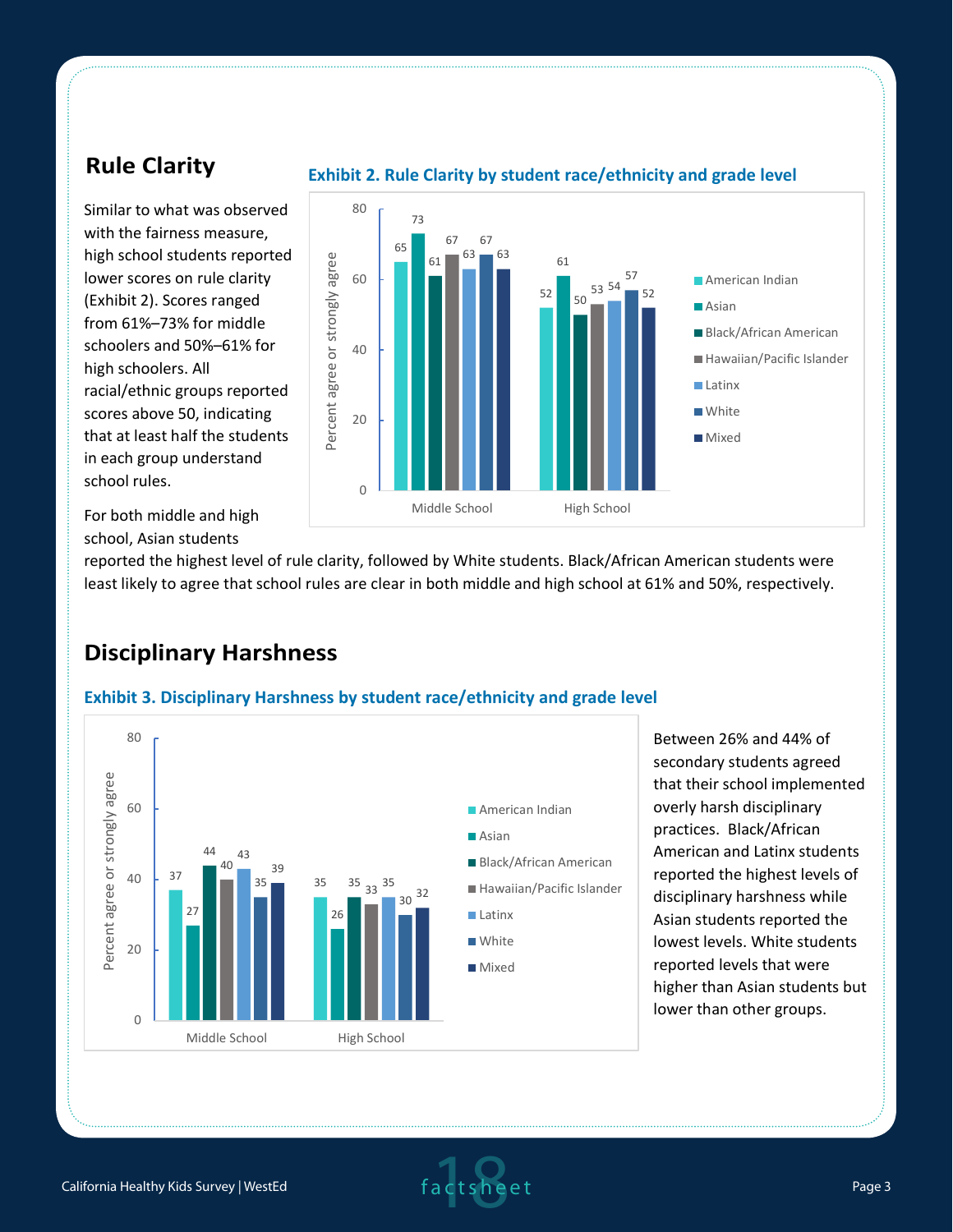## **Cultural Sensitivity**

Cultural sensitivity, or respect for diversity, is generally higher among middle school students than high school students. Black/African American students were the least likely to agree that their school was culturally sensitive, while Asian and White students were the most likely to agree on the items in this scale. American Indian, Hawaiian/Pacific Islanders, Latinx, and mixed ethnicity students reported levels between that of Black/African American students and Asian and White students.



#### **Exhibit 4. Cultural Sensitivity by student race/ethnicity and grade level**

### **Racial/Ethnic Conflict**



### **Exhibit 5. Racial/Ethnic Conflict by student race/ethnicity and grade level**

Middle and high school students report similar levels of racial/ethnic conflict. Black/ African American students reported the highest levels of racial/ethnic conflict, while White and Asian students reported the lowest levels. Notably, Latinx students did not report high levels of racial/ ethnic conflict, despite reporting relatively poorer results on the previous measures. These results may be related to Latinx students attending schools with predominantly Latinx enrollments.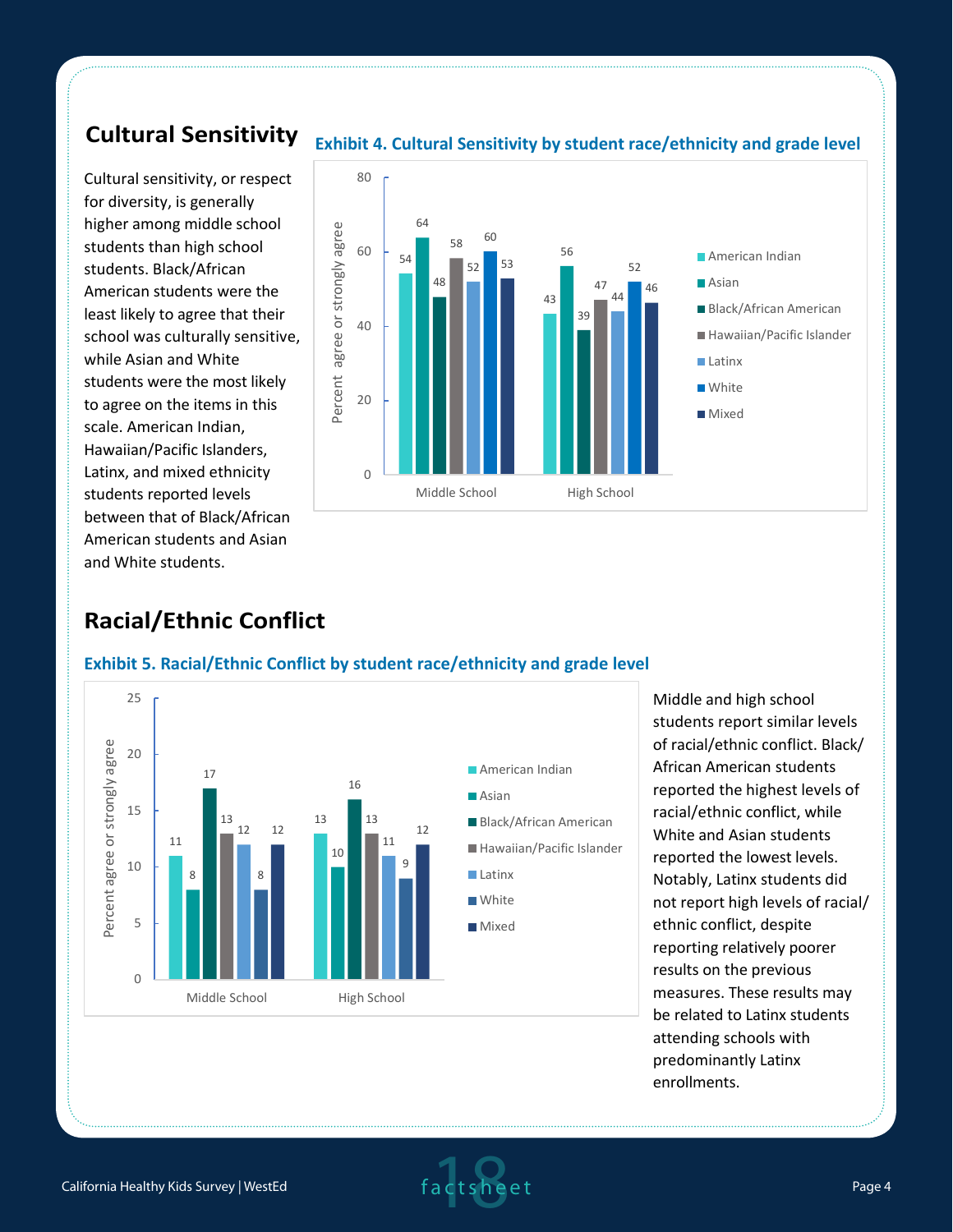## **Implications**

Differences in student perceptions of fairness, rule clarity, disciplinary harshness, cultural sensitivity, and racial/ethnic conflict among students of color may be indicative of unequitable disciplinary practices in schools. Said practices may translate to poor academic and socio-emotional outcomes for these students. While schools are responsible for ensuring the safety of the school community, it is also imperative that schools address the ways in which its disciplinary practices can be improved to better the outcomes of its students. Studies have pointed to implicit bias and restorative justice training for faculty and staff as well as connections between schools and behavioral health services as potential methods to alleviate this issue<sup>1</sup>.

*Suggested citation:* Murphy, E., & Hanson, T. (2021). *Racial and ethnic disparities in student perceptions of school fairness, discipline, and racial/ethnic conflict.* CHKS Factsheet #18. San Francisco, CA. WestEd.

#### **Endnotes**

\_\_\_\_\_\_\_\_\_\_\_\_\_\_\_\_\_\_\_\_\_\_\_\_\_\_\_

#### 1

Losen, D.J. & Martinez, P. (2020). Is California doing enough to close the school discipline gap? Los Angeles, California. The Civil Rights Project / Proyecto Derechos Civiles.

2

Morgan, E., Salomon, N., Plotkin, M., & Cohen, R. (2014). The school discipline consensus report: Strategies from the field to keep students engaged in school and out of the juvenile justice system. New York, NY: Council of State Governments, Justice Center.

#### 3

Shirley, E.L.M. & Cornell, D.G. (2012). The contribution of student perceptions of school climate to understanding the disproportionate punishment of African American students in a middle school. School Psychology International. 33(2), 115–134.

#### 4

Wagner, M., Newman, L., Cameto, R., & Levine, P. (2005). Changes over time in the early postschool outcomes of youth with disabilities: A report of findings from the National Longitudinal Transition Study (NTLS) and the National Longitudinal Transition Study-2 (NTLS2). (Menlo Park, CA: SRI International, 2005).

#### 5

Factsheets 9 and 14 (see https://calschls.org/resources/factsheets/).